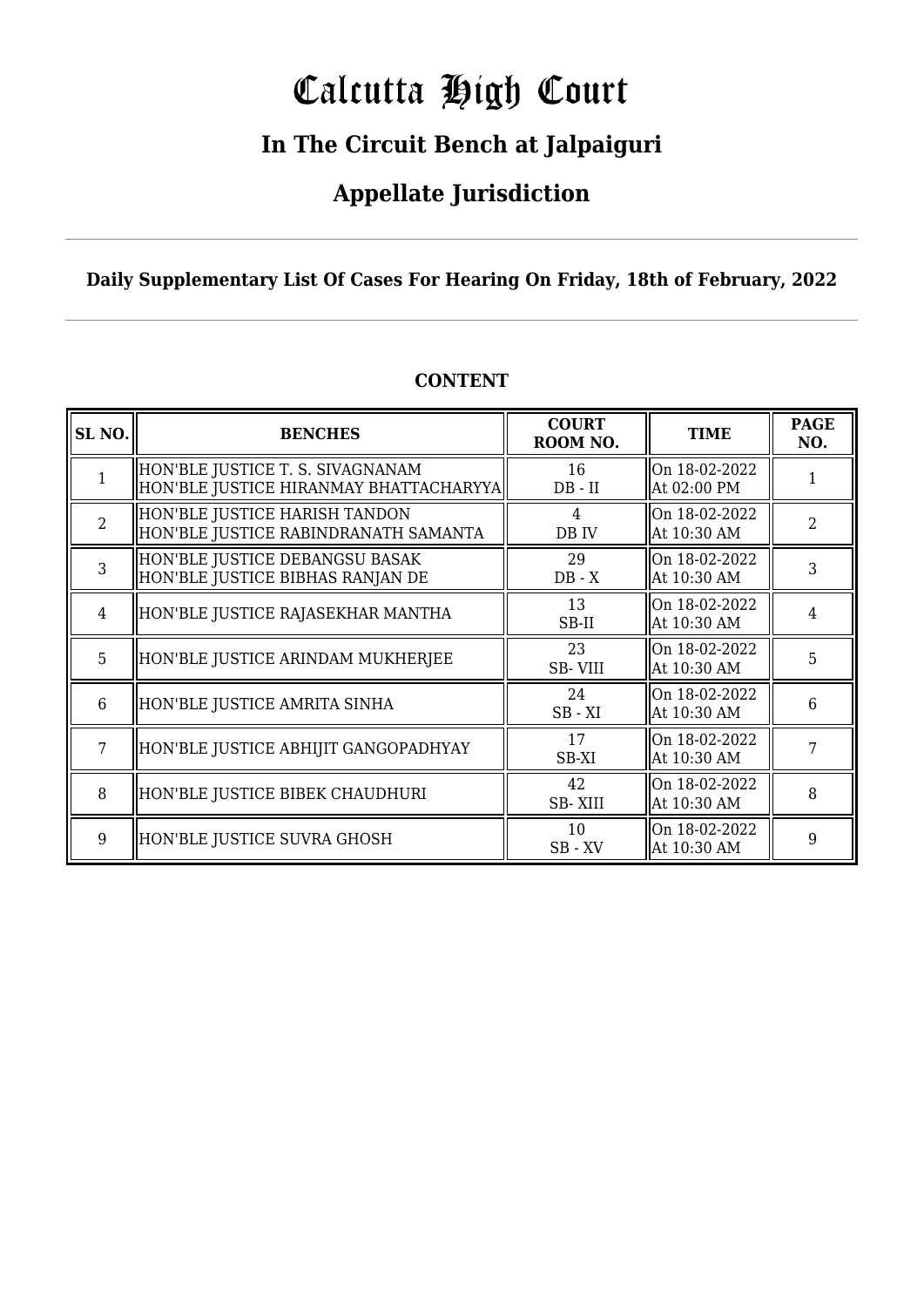

**DAILY CAUSELIST For Friday The 18th February 2022**

**COURT NO. 16**

**DIVISION BENCH (DB - II)**

**AT 2:00 PM**

**HON'BLE JUSTICE T. S. SIVAGNANAM HON'BLE JUSTICE HIRANMAY BHATTACHARYYA (VIA VIDEO CONFERENCE)**

**FROM PRINCIPAL BENCH**

**SPECIAL NOTE : JALPAIGURI MATTERS WILL BE TAKEN UP ON 21.02.2022 FIRST AT 2.00 P.M.**

#### **FOR ADMISSION**

| 1 | MAT/10/2022<br>[21.02.2022] | UNION OF INDIA AND ORS<br>VS<br>KAUSHIK SAHA AND ANR                                      | <b>TAPAN BHANJA</b> |
|---|-----------------------------|-------------------------------------------------------------------------------------------|---------------------|
|   | IA NO: CAN/1/2022           |                                                                                           |                     |
| 2 | MAT/11/2022<br>[21.02.2022] | UNION OF INDIA AND ORS<br>VS<br>WHOLE LEAF TOBACCO<br>VENTURES PRIVATE<br>LIMITED AND ORS | <b>TAPAN BHANJA</b> |
|   | $I$ A NIO. CANIJI JOOD      |                                                                                           |                     |

IA NO: CAN/1/2022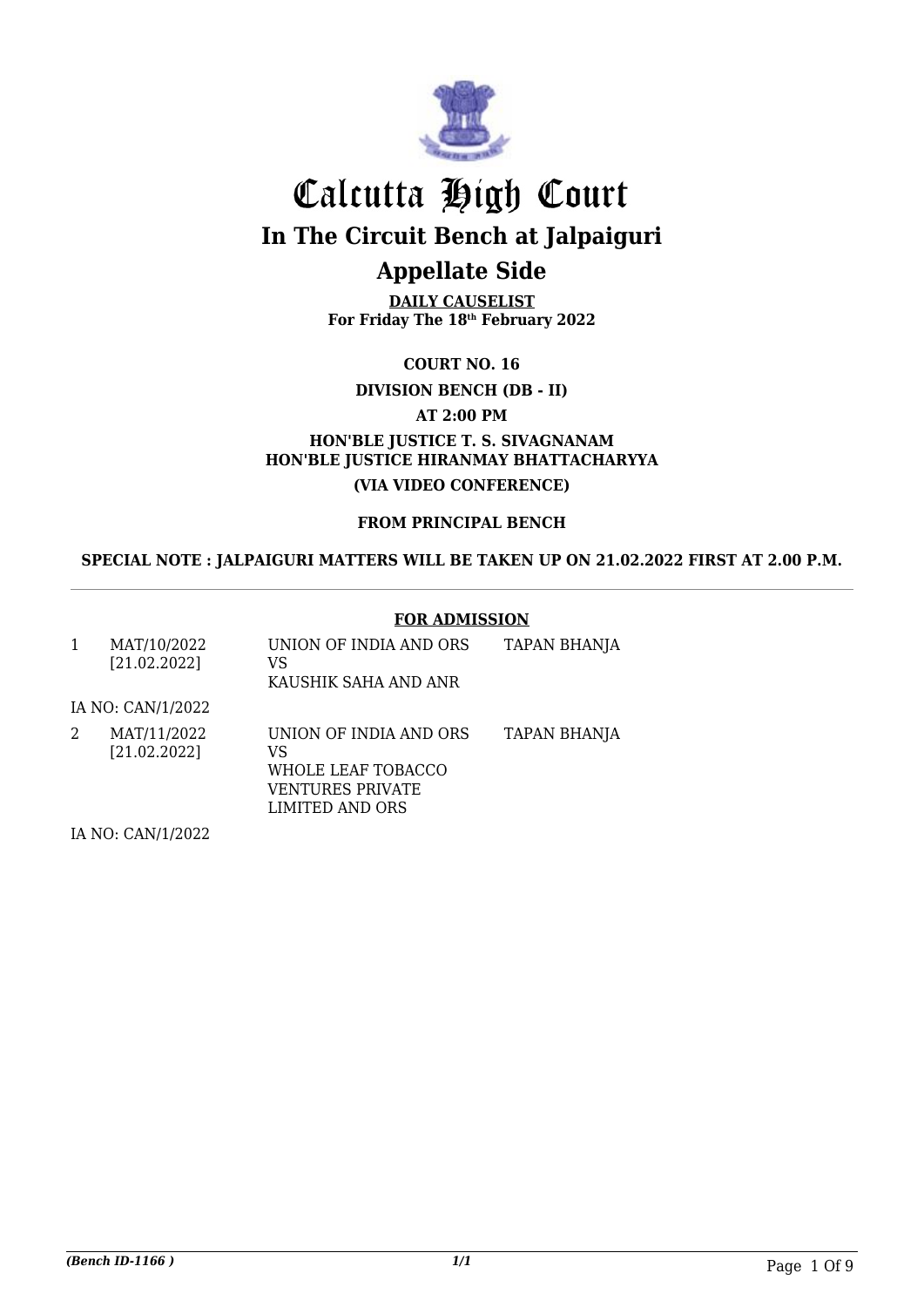

**DAILY CAUSELIST For Friday The 18th February 2022**

**COURT NO. 4**

**DIVISION BENCH (DB IV)**

**AT 10:30 AM**

**HON'BLE JUSTICE HARISH TANDON HON'BLE JUSTICE RABINDRANATH SAMANTA (VIA VIDEO CONFERENCE)**

**FROM PRINCIPAL BENCH**

#### **APPLICATION**

1 MAT/4/2022 PADMA KAMAL DAS VS STATE OF WEST BENGAL

AND ORS

BIKASH SINGHA

IA NO: CAN/1/2022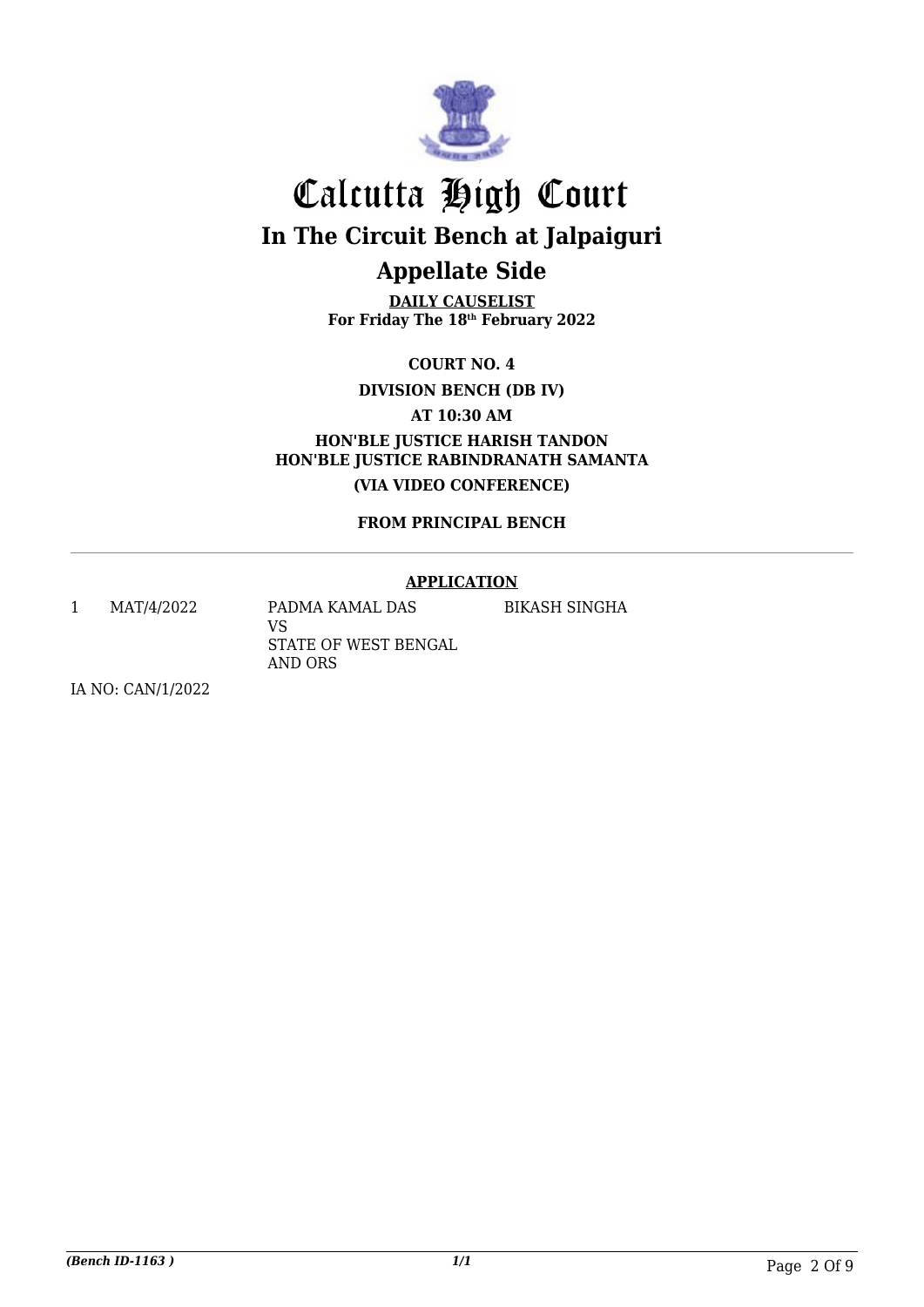

**DAILY CAUSELIST For Friday The 18th February 2022**

**COURT NO. 29**

**DIVISION BENCH (DB - X)**

**AT 10:30 AM**

**HON'BLE JUSTICE DEBANGSU BASAK HON'BLE JUSTICE BIBHAS RANJAN DE (VIA VIDEO CONFERENCE)**

**FROM PRINCIPAL BENCH**

#### **APPLICATION FOR BAIL**

JEENIA RUDRA

1 CRM(DB)/49/2022 ASRAFUL ALOM VS

State of West Bengal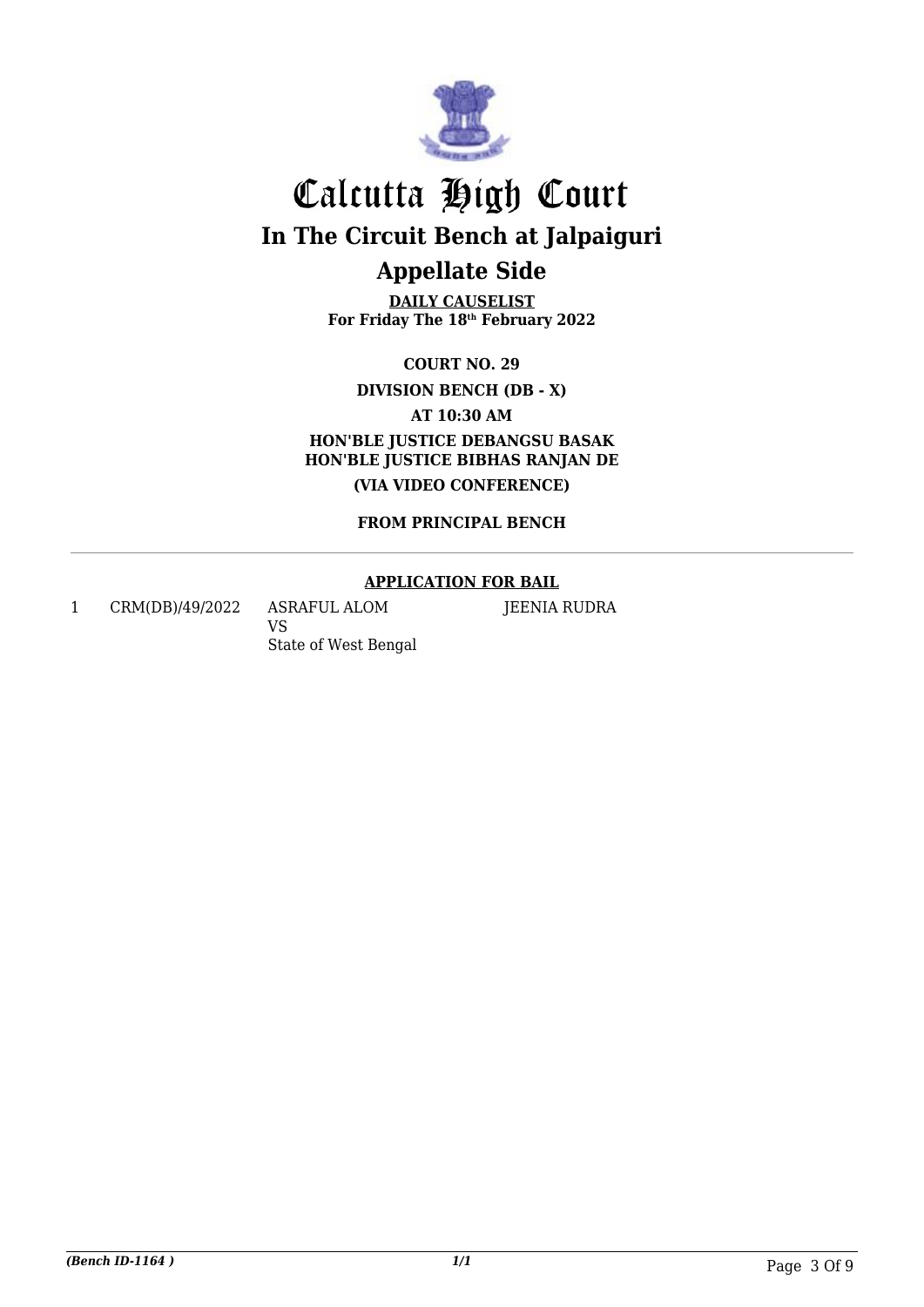

**DAILY CAUSELIST For Friday The 18th February 2022**

**COURT NO. 13 SINGLE BENCH (SB-II) AT 10:30 AM HON'BLE JUSTICE RAJASEKHAR MANTHA (VIA VIDEO CONFERENCE)**

**FROM PRINCIPAL BENCH**

#### **CONTEMPT APPLICATION**

| 1  | WPCRC/5/2021      | SANJOY SAHA AND ORS<br>VS<br>DILIP KUMAR ROY                 | JOYJIT DUTTA       |
|----|-------------------|--------------------------------------------------------------|--------------------|
| in | WPA/305/2021      | SANJOY SAHA AND ORS<br>VS<br>STATE OF WEST BENGAL<br>AND ORS | JOYJIT DUTTA       |
|    | IA NO: CAN/1/2022 |                                                              |                    |
|    |                   | <b>NEW MOTION</b>                                            |                    |
| 2  | WPA/294/2022      | KUMAR SOUMENDRA<br><b>NARAYAN</b><br>VS                      | <b>DEBANUJ DAS</b> |

STATE OF WEST BENGAL AND ORS. 3 WPA/355/2022 AMIR HOSSAIN VS STATE OF WEST BENGAL AND ORS. JOYJIT DUTTA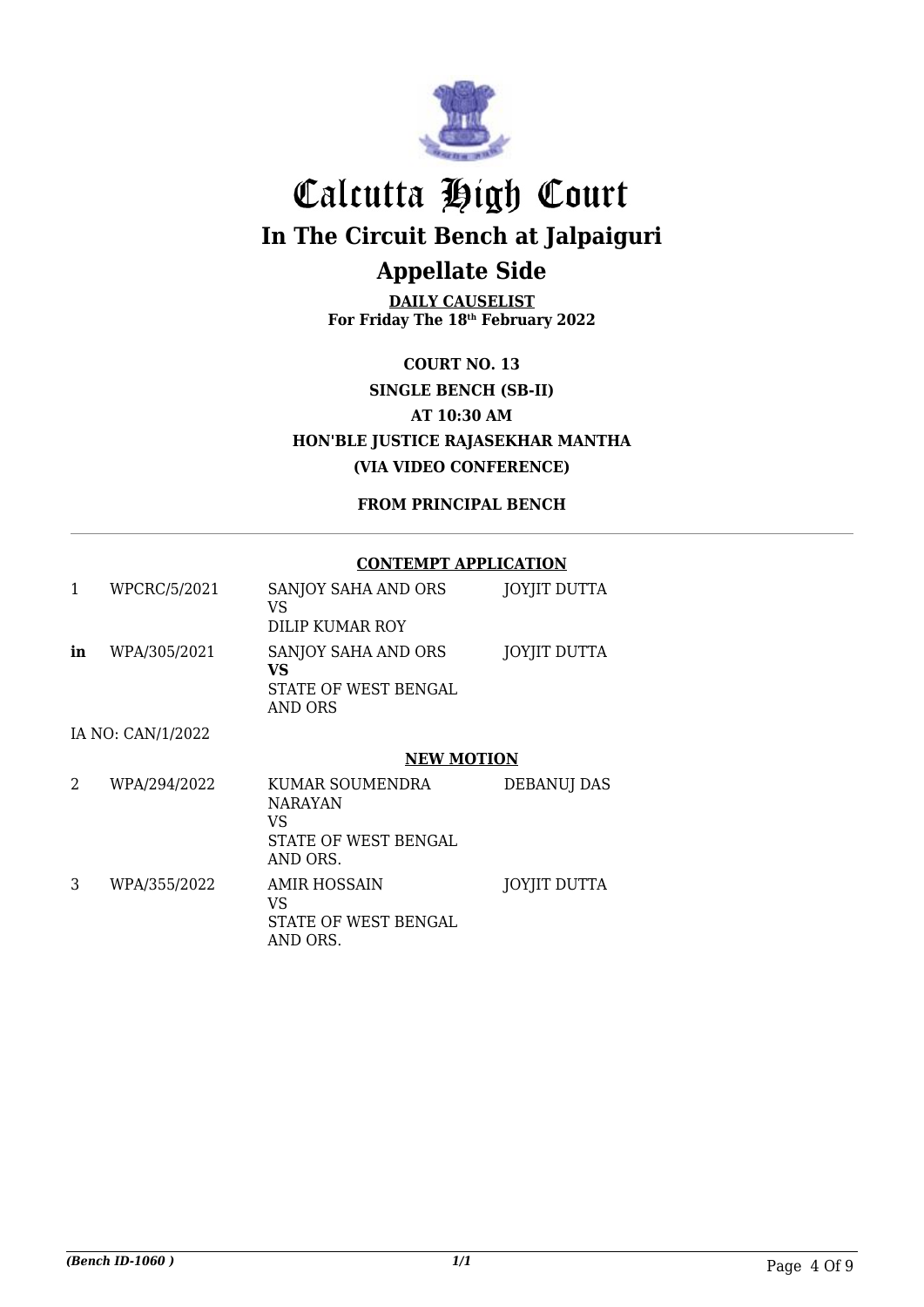

**DAILY CAUSELIST For Friday The 18th February 2022**

**COURT NO. 23 SINGLE BENCH (SB- VIII) AT 10:30 AM HON'BLE JUSTICE ARINDAM MUKHERJEE (VIA VIDEO CONFERENCE)**

**FROM PRINCIPAL BENCH**

#### **MOTION**

| 1              | WPA/308/2022 | DR SAUMYADIP KAR AND<br><b>ORS</b><br>VS<br><b>STATE OF WEST BENGAL</b><br>AND ORS.            | PAYEL SHOME                             |
|----------------|--------------|------------------------------------------------------------------------------------------------|-----------------------------------------|
| $\mathfrak{D}$ | WPA/354/2022 | <b>BIJOY SINGH KAMI</b><br>VS<br>Union of India AND ORS                                        | SHAMIK CHATTERJEE                       |
|                |              | <b>CONTEMPT APPLICATION</b>                                                                    |                                         |
| 3              | WPCRC/6/2021 | <b>SMT RUPANJANA</b><br><b>BANIK(SARKAR)</b><br>VS<br><b>SMT RATNA</b><br>(CHAKRABORTY) BAGCHI | <b>ARUN KUMAR</b><br><b>CHAKRABORTY</b> |
| in             | WPA/995/2019 | SMT. RUPANJANA BANIK<br>(SARKAR)<br>VS<br>STATE OF WEST BENGAL<br>AND ORS                      | ARUN KR.<br><b>CHAKRABORTY</b>          |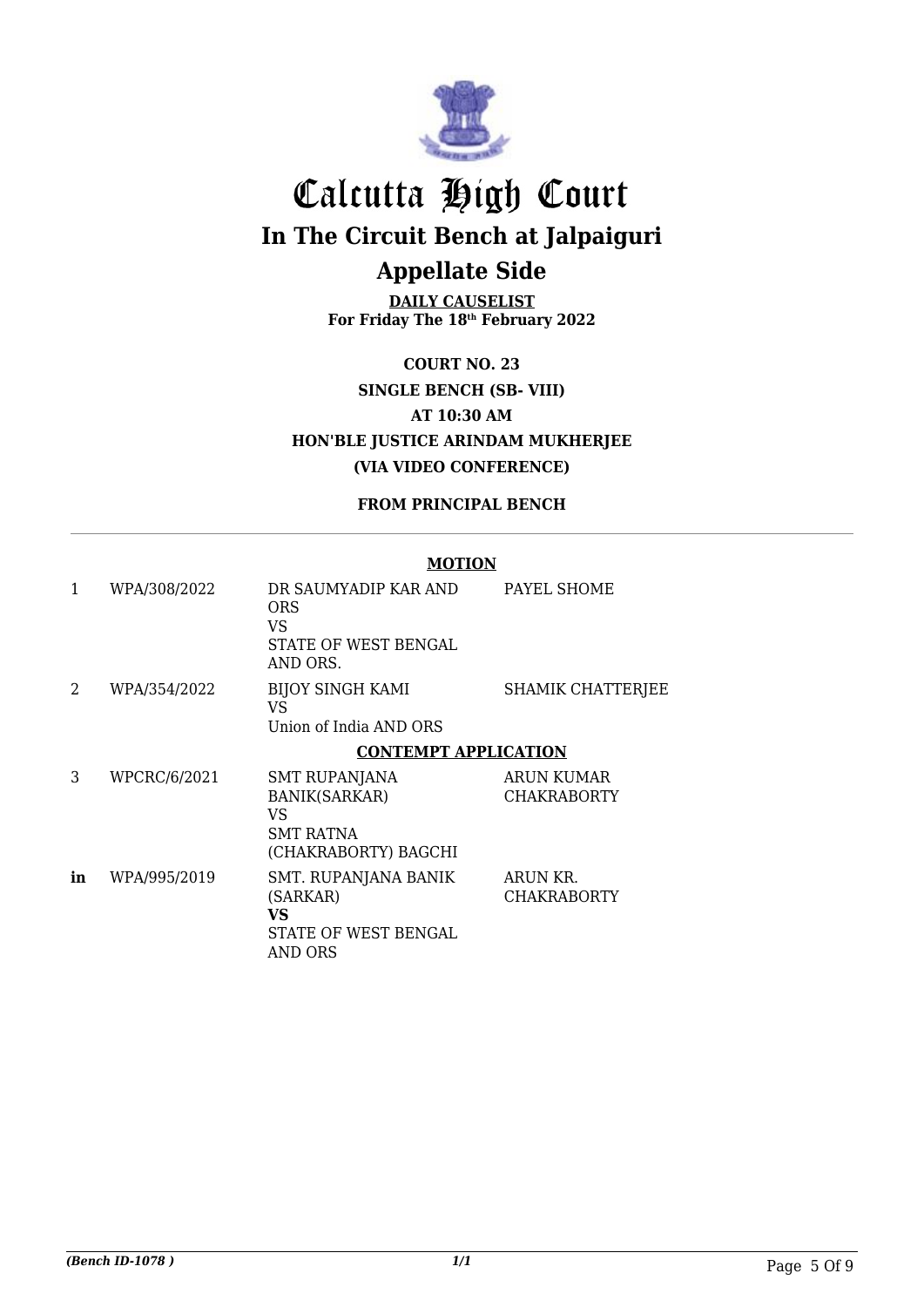

**DAILY CAUSELIST For Friday The 18th February 2022**

**COURT NO. 24 SINGLE BENCH (SB - XI) AT 10:30 AM HON'BLE JUSTICE AMRITA SINHA (VIA VIDEO CONFERENCE)**

**FROM PRINCIPAL BENCH**

#### **NEW MOTION**

( [GROUP - II] )

HARIPADA NAYAK

1 WPA/320/2022 ARUN KUMAR OJHA

VS STATE OF WEST BENGAL AND ORS.

*(Bench ID-1074 ) 1/1* Page 6 Of 9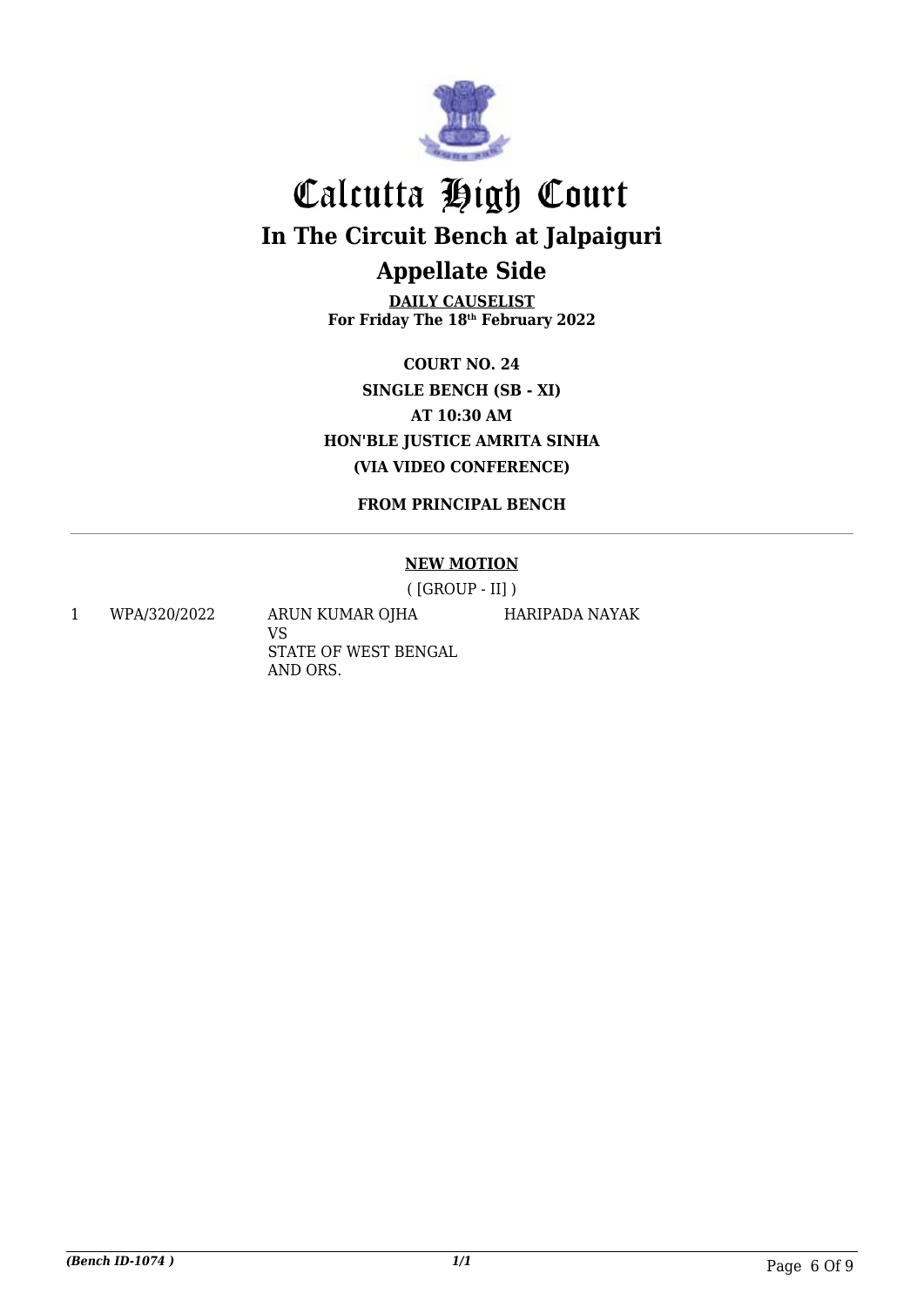

**DAILY CAUSELIST For Friday The 18th February 2022**

**COURT NO. 17 SINGLE BENCH (SB-XI) AT 10:30 AM HON'BLE JUSTICE ABHIJIT GANGOPADHYAY (VIA VIDEO CONFERENCE)**

**FROM PRINCIPAL BENCH**

#### **MOTION**

| 1 | WPA/317/2022 | SANTOSH RAI<br>VS<br>STATE OF WEST BENGAL<br>AND ORS.                                | <b>HARIPADA NAYAK</b> |
|---|--------------|--------------------------------------------------------------------------------------|-----------------------|
| 2 | WPA/318/2022 | SHYAMAL KUMAR<br><b>CHAKRABORTY</b><br>VS<br>STATE OF WEST BENGAL<br>AND ORS.        | HARIPADA NAYAK        |
| 3 | WPA/319/2022 | <b>AGHORE NATH</b><br><b>BHATTACHARYYA</b><br>VS<br>STATE OF WEST BENGAL<br>AND ORS. | HARIPADA NAYAK        |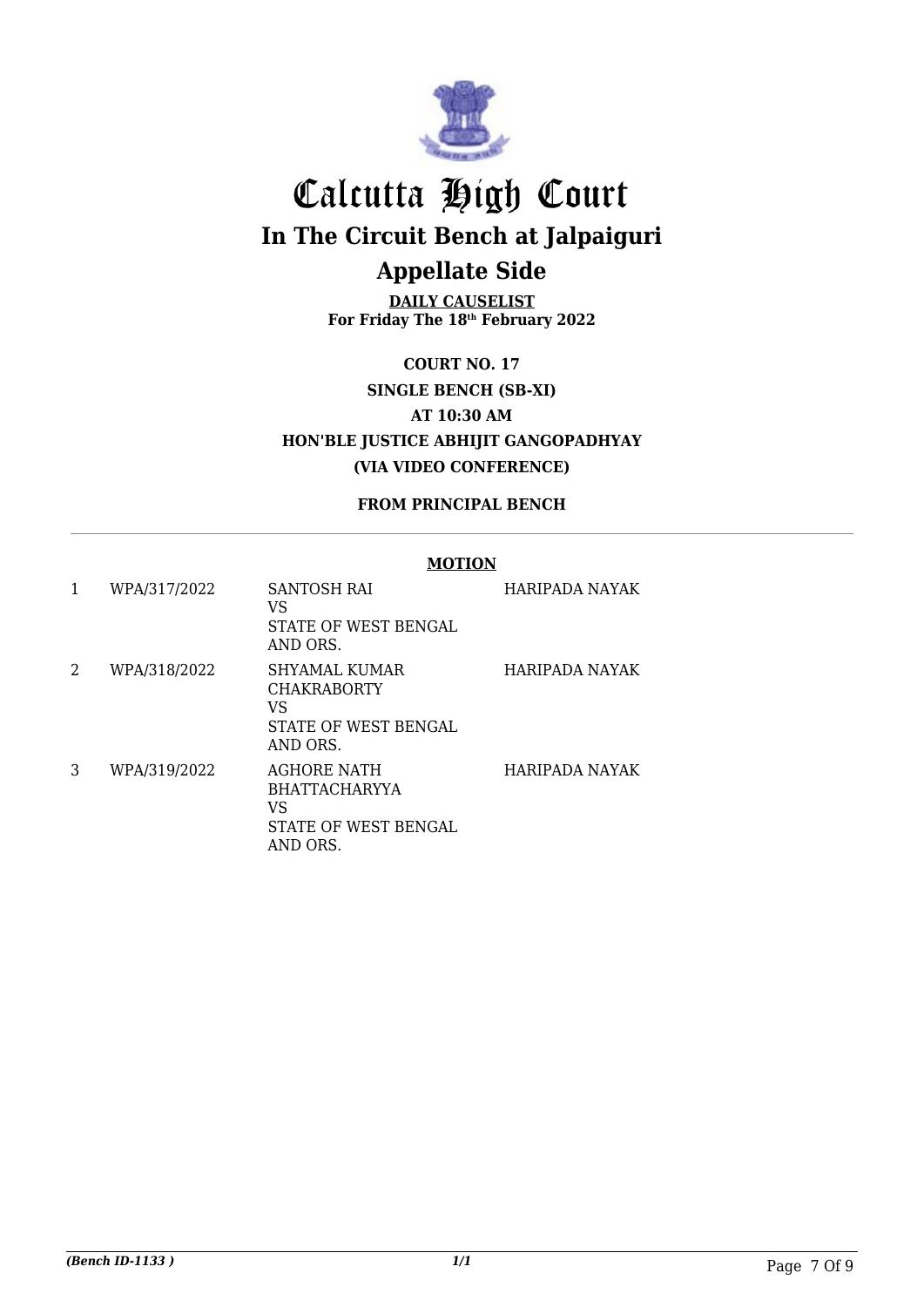

**DAILY CAUSELIST For Friday The 18th February 2022**

**COURT NO. 42 SINGLE BENCH (SB- XIII) AT 10:30 AM HON'BLE JUSTICE BIBEK CHAUDHURI (VIA VIDEO CONFERENCE)**

**FROM PRINCIPAL BENCH**

#### **FOR HEARING**

1 CRA/37/2019  $[Pt.I+II+1 P.B. +$ 4(FOUR) FILES LCR]

SURESH DUTT SHARMA ALIAS S.D. SHARMA VS State of West Bengal Through CBI

TAPES CHANDRA BHATTACHARYA